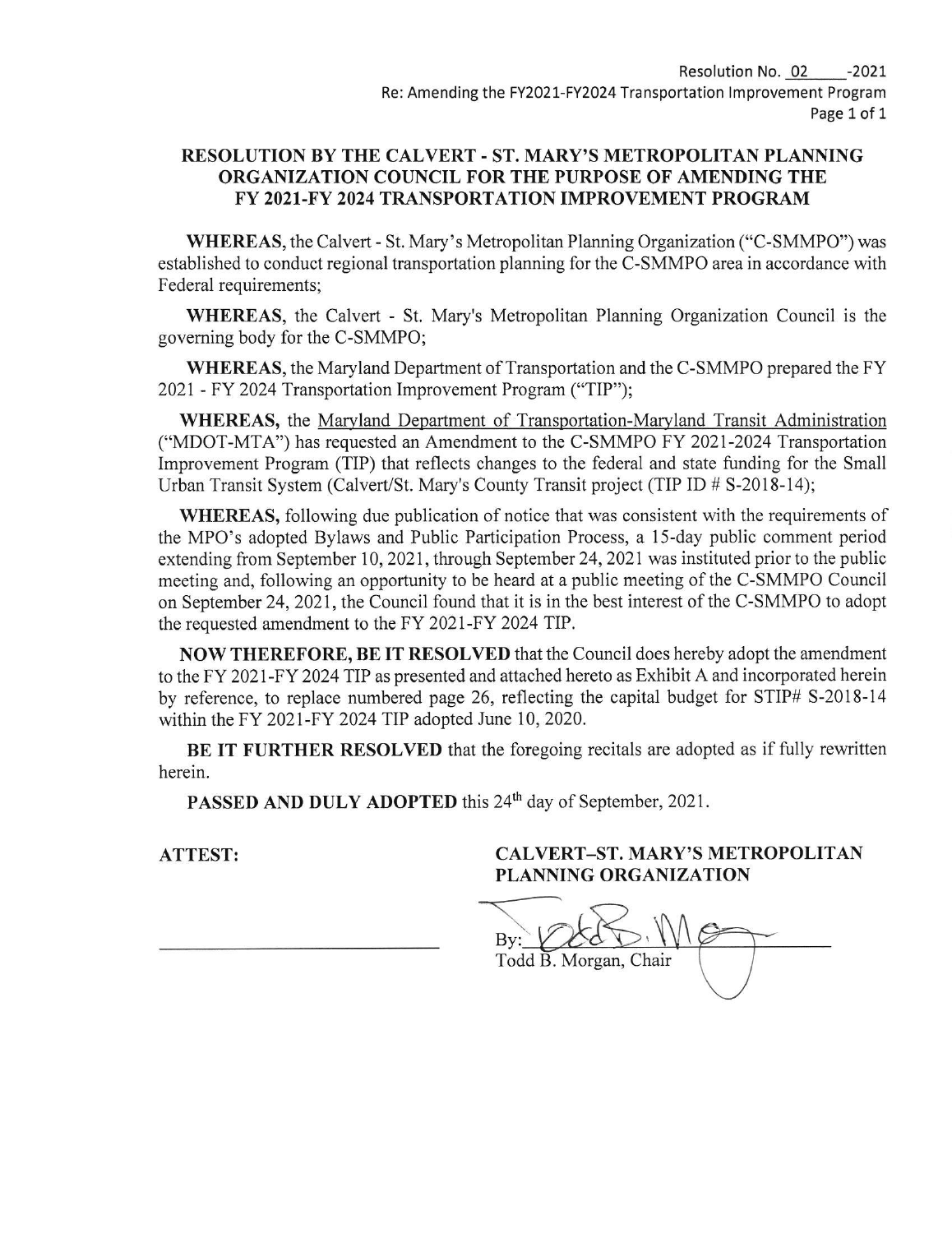#### EXHIBIT A

### Calvert - St. Mary's Metropolitan Planning Organization FY 2021-2024 TRANSPORTATION IMPROVEMENT PROGRAM CAPITAL & OPERATING

| <b>Project Code:</b>                  | <b>CAPITAL &amp; OPERATING</b><br>STIP #: S-2018-14                           |                                                                                        |                                                                             |                          |                          |                                |  |  |  |  |
|---------------------------------------|-------------------------------------------------------------------------------|----------------------------------------------------------------------------------------|-----------------------------------------------------------------------------|--------------------------|--------------------------|--------------------------------|--|--|--|--|
|                                       |                                                                               |                                                                                        |                                                                             |                          |                          |                                |  |  |  |  |
|                                       |                                                                               |                                                                                        |                                                                             |                          |                          |                                |  |  |  |  |
| <b>Project Name:</b>                  |                                                                               |                                                                                        |                                                                             |                          |                          |                                |  |  |  |  |
|                                       |                                                                               | Small Urban Transit System (Calvert/St. Mary's County Transit)                         |                                                                             |                          |                          |                                |  |  |  |  |
|                                       | Capital and Operating Assistance for Transit Services provided by non-profits |                                                                                        |                                                                             |                          |                          |                                |  |  |  |  |
| <b>Improvement Description:</b>       |                                                                               |                                                                                        |                                                                             |                          |                          |                                |  |  |  |  |
|                                       | operating in Calvert/St. Mary's County                                        |                                                                                        |                                                                             |                          |                          |                                |  |  |  |  |
| <b>Responsible Agency</b><br>MDOT/MTA |                                                                               |                                                                                        |                                                                             |                          |                          |                                |  |  |  |  |
|                                       |                                                                               |                                                                                        |                                                                             |                          |                          |                                |  |  |  |  |
| <b>Funding:</b><br>5310               | Ratio:                                                                        |                                                                                        |                                                                             |                          |                          |                                |  |  |  |  |
|                                       |                                                                               | 80% Federal Capital   50% Federal Operating<br>20% Local Capital   50% Local Operating |                                                                             |                          |                          |                                |  |  |  |  |
|                                       |                                                                               |                                                                                        |                                                                             |                          |                          |                                |  |  |  |  |
|                                       |                                                                               |                                                                                        | Capital and Operating Assistance will enhance mobility services for seniors |                          |                          |                                |  |  |  |  |
| Comments/                             |                                                                               |                                                                                        |                                                                             |                          |                          |                                |  |  |  |  |
| MPO App.                              |                                                                               | and persons with disabilities.                                                         |                                                                             |                          |                          |                                |  |  |  |  |
|                                       |                                                                               |                                                                                        |                                                                             |                          |                          |                                |  |  |  |  |
| Project                               | <b>Funding</b><br>Source                                                      | <b>FY2021</b>                                                                          | <b>FY2022</b>                                                               | <b>FY2023</b>            | <b>FY2024</b>            | FY 2021 - 2024<br><b>TOTAL</b> |  |  |  |  |
|                                       | Federal                                                                       |                                                                                        | 107,982                                                                     |                          | 4,000                    | 111,982                        |  |  |  |  |
| <b>Preventive Maintenance</b>         | <b>State</b>                                                                  |                                                                                        |                                                                             |                          |                          |                                |  |  |  |  |
|                                       | Local                                                                         | $\overline{\phantom{a}}$                                                               |                                                                             |                          | 1,000                    | 1,000                          |  |  |  |  |
|                                       |                                                                               |                                                                                        |                                                                             |                          |                          |                                |  |  |  |  |
|                                       |                                                                               |                                                                                        |                                                                             |                          |                          |                                |  |  |  |  |
|                                       | Federal                                                                       | $\overline{\phantom{0}}$                                                               | 206,700                                                                     | $\omega$                 | 52,000                   | 258,700                        |  |  |  |  |
| Replacement Bus - Small               | <b>State</b>                                                                  | $\overline{\phantom{a}}$                                                               | $\overline{\phantom{a}}$                                                    |                          | Ξ                        | $\overline{\phantom{0}}$       |  |  |  |  |
|                                       | Local                                                                         | ۰                                                                                      | $\overline{a}$                                                              | $\overline{\phantom{a}}$ | 13,000                   | 13,000                         |  |  |  |  |
|                                       | Federal                                                                       |                                                                                        |                                                                             |                          |                          |                                |  |  |  |  |
|                                       |                                                                               | $\overline{\phantom{a}}$                                                               | -<br>÷.                                                                     | $\blacksquare$           | 52,000                   | 52,000<br>ä,                   |  |  |  |  |
| <b>Expansion Bus - Small</b>          | <b>State</b>                                                                  | $\overline{\phantom{a}}$                                                               |                                                                             | ÷.                       | 13,000                   |                                |  |  |  |  |
|                                       | Local                                                                         | $\overline{\phantom{a}}$                                                               |                                                                             |                          |                          | 13,000                         |  |  |  |  |
|                                       | Federal                                                                       | g                                                                                      | 909                                                                         | £.                       | ۵                        | 909                            |  |  |  |  |
| Equipment                             | <b>State</b>                                                                  | $\overline{\phantom{0}}$                                                               | $\overline{\phantom{0}}$                                                    | $\overline{\phantom{a}}$ | $\overline{\phantom{a}}$ | $\overline{\phantom{a}}$       |  |  |  |  |
|                                       | Local                                                                         |                                                                                        |                                                                             | $\overline{\phantom{a}}$ |                          | $\blacksquare$                 |  |  |  |  |
|                                       |                                                                               |                                                                                        |                                                                             |                          |                          |                                |  |  |  |  |
|                                       | <b>Federal</b>                                                                | $\overline{\phantom{a}}$                                                               | 149,480                                                                     | $\bar{\phantom{a}}$      | $\equiv$                 | 149,480                        |  |  |  |  |
| Replacement Vans                      | <b>State</b>                                                                  | ÷                                                                                      | ¥                                                                           | ¥.                       | a.                       | -                              |  |  |  |  |
|                                       | Local                                                                         | $\overline{\phantom{a}}$                                                               | -                                                                           | -                        | $\overline{\phantom{a}}$ | $\frac{1}{2}$                  |  |  |  |  |
|                                       |                                                                               |                                                                                        |                                                                             |                          |                          |                                |  |  |  |  |
|                                       | Federal                                                                       | $\overline{\phantom{a}}$                                                               | 98,478                                                                      | -                        | $\overline{\phantom{a}}$ | 98,478                         |  |  |  |  |
| <b>Expansion Vans</b>                 | <b>State</b>                                                                  | $\blacksquare$                                                                         |                                                                             | -                        | $\blacksquare$           |                                |  |  |  |  |
|                                       | Local                                                                         | ٠                                                                                      |                                                                             | ×                        | $\blacksquare$           | -                              |  |  |  |  |
|                                       |                                                                               |                                                                                        |                                                                             |                          |                          |                                |  |  |  |  |
|                                       | Federal                                                                       | $\overline{\phantom{a}}$                                                               | 102,049                                                                     | ۰                        | $\blacksquare$           | 102,049                        |  |  |  |  |
| <b>Operating Assitance</b>            | <b>State</b>                                                                  | $\overline{\phantom{a}}$                                                               |                                                                             | $\frac{1}{2}$            | $\blacksquare$           |                                |  |  |  |  |
|                                       | Local                                                                         | -                                                                                      | $\overline{\phantom{0}}$                                                    | $\overline{\phantom{0}}$ | $\overline{\phantom{a}}$ |                                |  |  |  |  |
|                                       |                                                                               |                                                                                        |                                                                             |                          |                          |                                |  |  |  |  |
| Total:                                |                                                                               |                                                                                        | 665,598                                                                     | $\blacksquare$           | 135,000                  | 800,598                        |  |  |  |  |
|                                       |                                                                               |                                                                                        |                                                                             |                          |                          |                                |  |  |  |  |